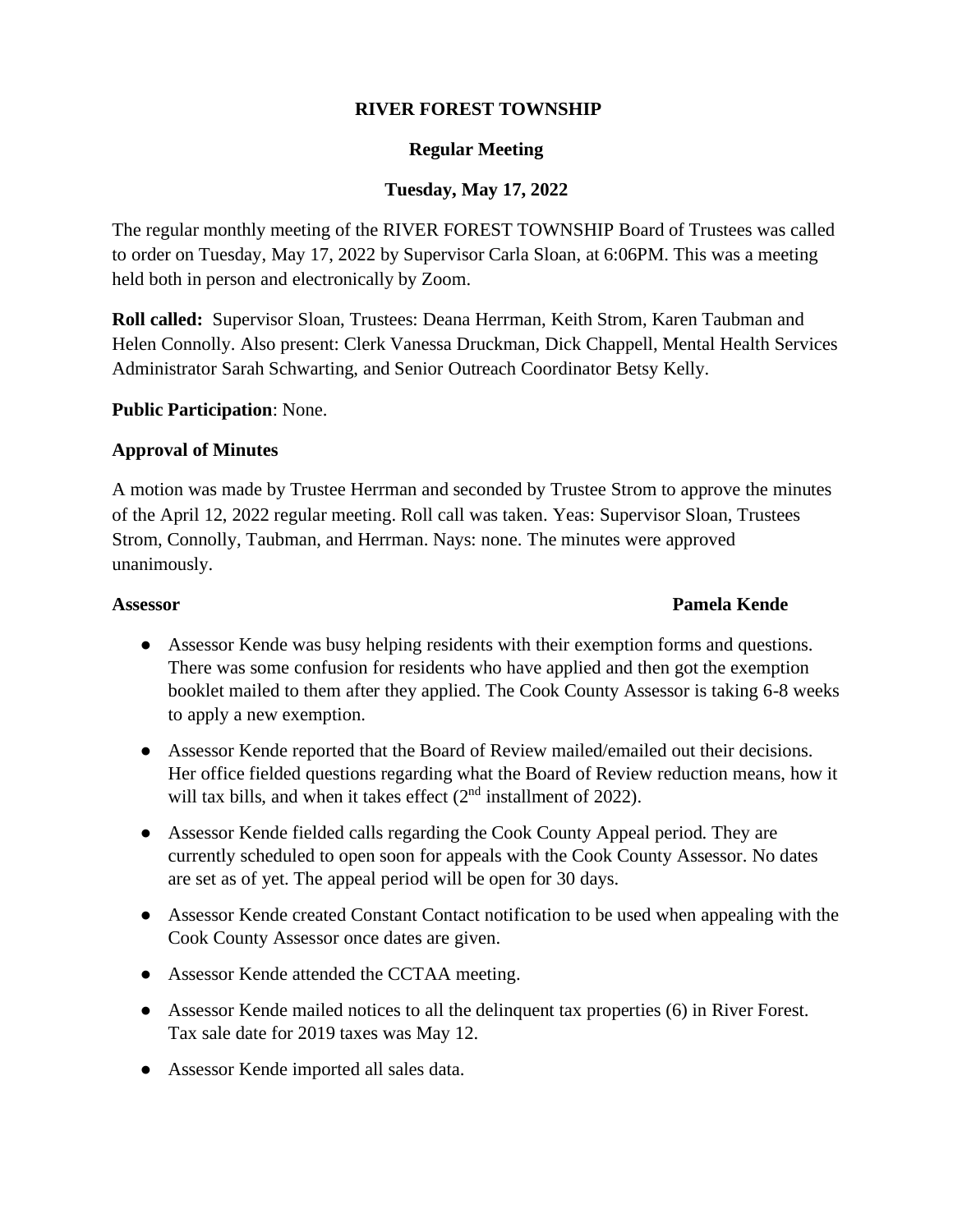## **Mental Health Services/General Assistance Sarah Schwarting**

- Sarah reported that she and Carla were invited to a tour of the new Infant Welfare Society clinic that opened in March at 28 Madison St. They got to see a clinic room donated by the funds raised from the 2021 River Forest LemonAid Stand and are also attending the grand opening of the clinic on June  $9<sup>th</sup>$ .
- Sarah said that the IPlan survey has been circulated to residents and stakeholders to gain participation in the needs assessment survey. It continues to be circulated and currently has over 550 OPRF participants. Supervisor Sloan continues to meet on the IPlan with Oak Park Health Department and other partners. Supervisor Sloan further reported that Leading Healthy Futures has been hired to lead the rest of the IPlan, including the focus groups among population groups, stakeholder meetings and data analysis. Supervisor Sloan said that they had their initial meeting with LHF to establish the timetable.
- Sarah said that the Progress Center's outreach table at Jewel was well attended. Their hope was to gain one new email list member and they gained 5. Another information session will be held at the RF library in July, date TBD.
- Sarah and Supervisor Sloan will attend the HUB and 211 informational session on Thursday and will be sharing information learned at these meetings with Consortium members. Supervisor Sloan explained that the goal is to retain focus on the future of the HUB now that the 211 line is on the fast track for development in Chicagoland.
- Sarah stated that the Behavioral Health Consortium met on May  $11<sup>th</sup>$  and was well attended by over 30 people. The Way Back Inn shared two screening questions to help identify those with problem gambling disorder and these screening questions are being shared with our other funded agencies.
- Sarah said the consortium for agencies working with those who have intellectual or developmental disabilities will be held at the Oak Park library on the morning of May  $25<sup>th</sup>$ .
- Sarah will be joining the Positive Youth Development meetings beginning on May 18<sup>th</sup>.
- Sarah stated that the mental health committee has raised mental health issues amongst youth, specifically the disproportionate number of transgender youth who are at risk for attempting suicide. The committee is getting more involved in partnering with community speakers, and we will be having our annual dinner at New Rebozo on June  $7<sup>th</sup>$ at 7pm.
- Sarah reported that the PlanItGreen Committee will be reviewing the Oak Park climate plan at their next meeting on May  $19<sup>th</sup>$  and currently Oak Park has partnered with River Forest to make a trail that will be called a "regional greenway." This is a trail that will connect our two communities to the Des Plaines River Bike Path. Oak Park's three main areas of climate work are in mitigation, adaptation and sustainability, and Helene and Sarah continue to meet with the committee to determine further areas for River Forest partnership.
- Supervisor Sloan and Sarah also attended the awards ceremony and breakfast hosted by Sarah's Inn on April  $27<sup>th</sup>$ . The speaker was Cook County Sheriff Tom Dart.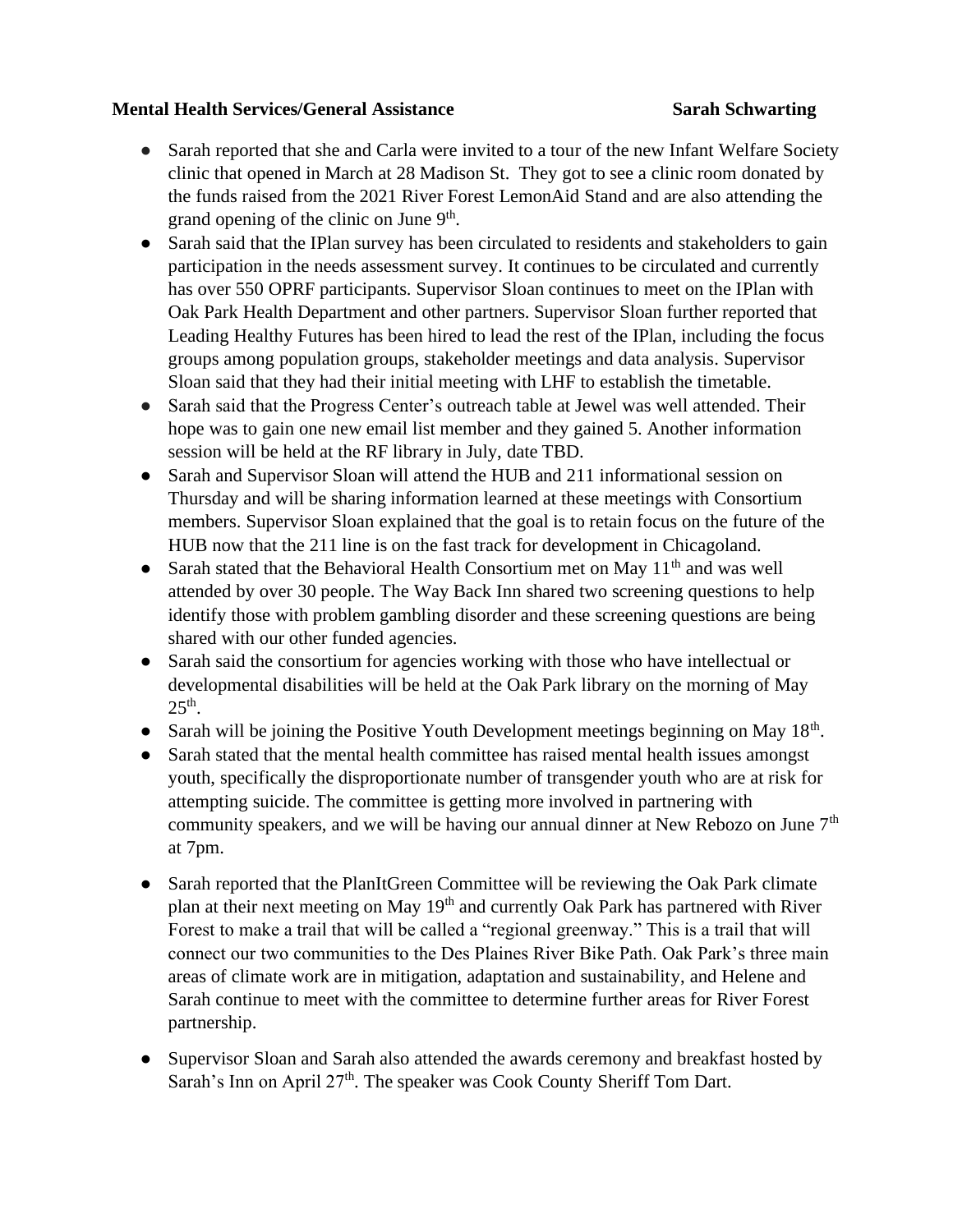- Sarah said that there is a second mental health survey currently being conducted by the Oak Park Community Mental Health Board and River Forest Township to a more targeted audience and that the survey currently has about 40 River Forest respondents. Supervisor Sloan added that the survey is being sent out by Northern IL University. River Forest Township is paying to guarantee 20% participation by River Forest residents.
- Supervisor Sloan reported that the partnership between Rosecrance and OPRF High School worked well. We are still waiting for data.
- Supervisor Sloan said that we continue to have one GA client, with GA being successfully administered by April Dugal at OPT.

# **Senior Outreach Coordinator Betsy Kelly**

- Betsy sent out her monthly River Forest email and weekly Community Connect email.
- Coffee Monday speakerMary Anne Ojeda from Oak Park River Forest Township talked about services and programming.
- Betsy went to a couple of housing talks put on by the Village of Oak Park around ADUs and Affordable Land Trusts.
- Betsy has been busy with Celebrating Senior Events. The Healthy Aging Fair was last week and about 50 people came through. The River Forest Fire Department, the River Forest Police Department and the Township and North West Housing Partnership all participated.
- Betsy reported that the Housing Forum was a success after a lot of planning. About 80 people overall attended, and the speakers were very interesting and informative. She will follow up with an evaluation and figure out what the next steps will be. One woman from River Forest said she may be interested in looking into homesharing. The ICE Packet/pancake breakfast event with the River Forest Fire Department at Sheridan on Friday will be the final event.
- Betsy reported that the Super Senior Event with Township Senior Services was canceled due to Covid. All the Oak Park Township events have either been canceled, moved outside or on Zoom.
- Betsy said that programs with the Park District have been good, although people would like to see more ongoing programming with Pickleball, Yoga, Tai Chi and Bocce. SOC will talk with both park districts. They will be talking at our next Coffee Monday too.
- Betsy and Supervisor Sloan met with the Village of River Forest's Lisa Scheiner and Brian Murphy about the Homesharing Pilot. We agreed to get the Village involved when we do home visits to make sure the home meets safety codes. Robyn Sandys from North West Housing Partnership asked for some homesharing information because she is hoping to do it herself.
- Betsy met with the Mather Circle of Friends Group. Although Mather has ended their programming, the group said they will keep meeting monthly so they can be in touch.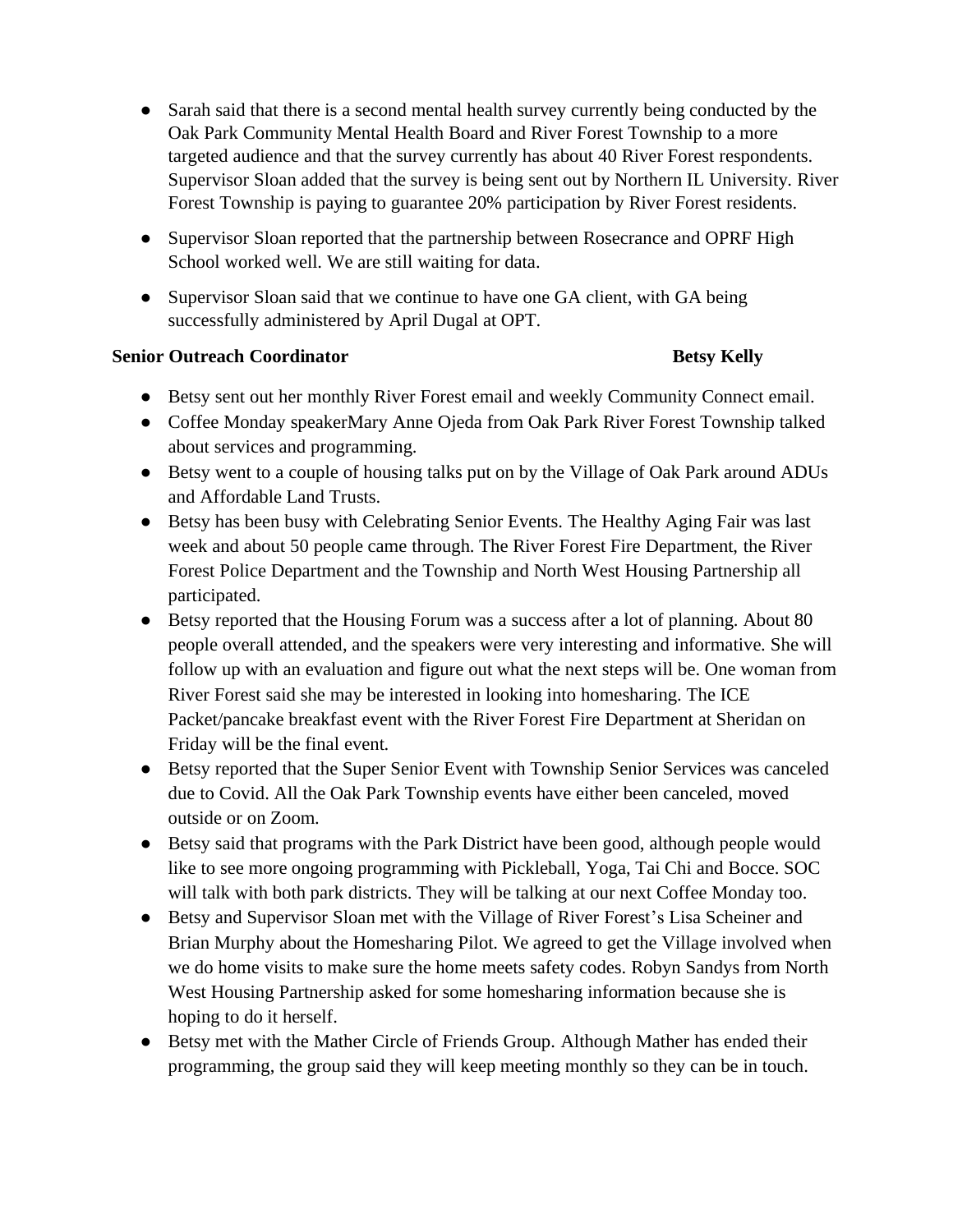• Supervisor Sloan said Betsy has done an amazing job on Celebrating Seniors Week. Housing Forum was an excellent program, well-run and well-attended. All programs have been strong. Cathaleen Roach was here today to teach memoir writing.

## **Youth Services Carla Sloan and Trustee Herrman**

- Trustee Herrman announced that there are two Oak Park vacancies on the Youth Services Committee.
- Trustee Herrman reported that the Youth Services Committee is still reviewing its grant application process and considering instituting ceilings for grants and changing the process to make applications easier. This decision will be made in September. The committee would also like to add youth members.
- Trustee Herrman said that a Day in our Village is taking place on June 5th.
- Supervisor Sloan reported that there is a great article about the Youth Engagement Program in the Chicago Tribune. She will send it to the trustees. Youth Services and Youth Engagement Program staff have presented to all River Forest Boards except the Village; all River Forest Boards have voted to support Youth Engagement Program. The Village of River Forest does not appear to be interested in supporting the program. The Village of Oak Park is currently performing a study on what they should be supporting due to their new village manager and police superintendent.
- Supervisor Sloan spoke with ISearch staff to discuss the 2023 grant. Still TBD.

## **Supervisor's Report**

## **Carla Sloan**

- Supervisor Sloan attended the Administrators Meeting. D90 focused on getting to the end of the year safely, with COVID on the rise. The River Forest Park District announced the addition of two new pickleball courts at Washington Park and four new pickleball courts at Keystone Park. The Village of River Forest announced the demolition of the Lutheran Family Services Building in August/September. The Village of River Forest also announced that a taco restaurant will be opening on North Avenue near Harlem.
- Supervisor Sloan attended the Sarah's Inn breakfast at Oak Park Country Club. The speaker was Tom Dart.
- Supervisor Sloan met with Mike Sletten and Brian Murphy to provide them with an overview of the history of the RFCCA Building feasibility study. Supervisor Sloan prepared two update documents that she will share with the trustees.
- Supervisor Sloan reported that the TOCC Supervisors Division meeting was attended by 12 townships.
- Supervisor Sloan attended the NAMI fundraiser at the 19th Century Club.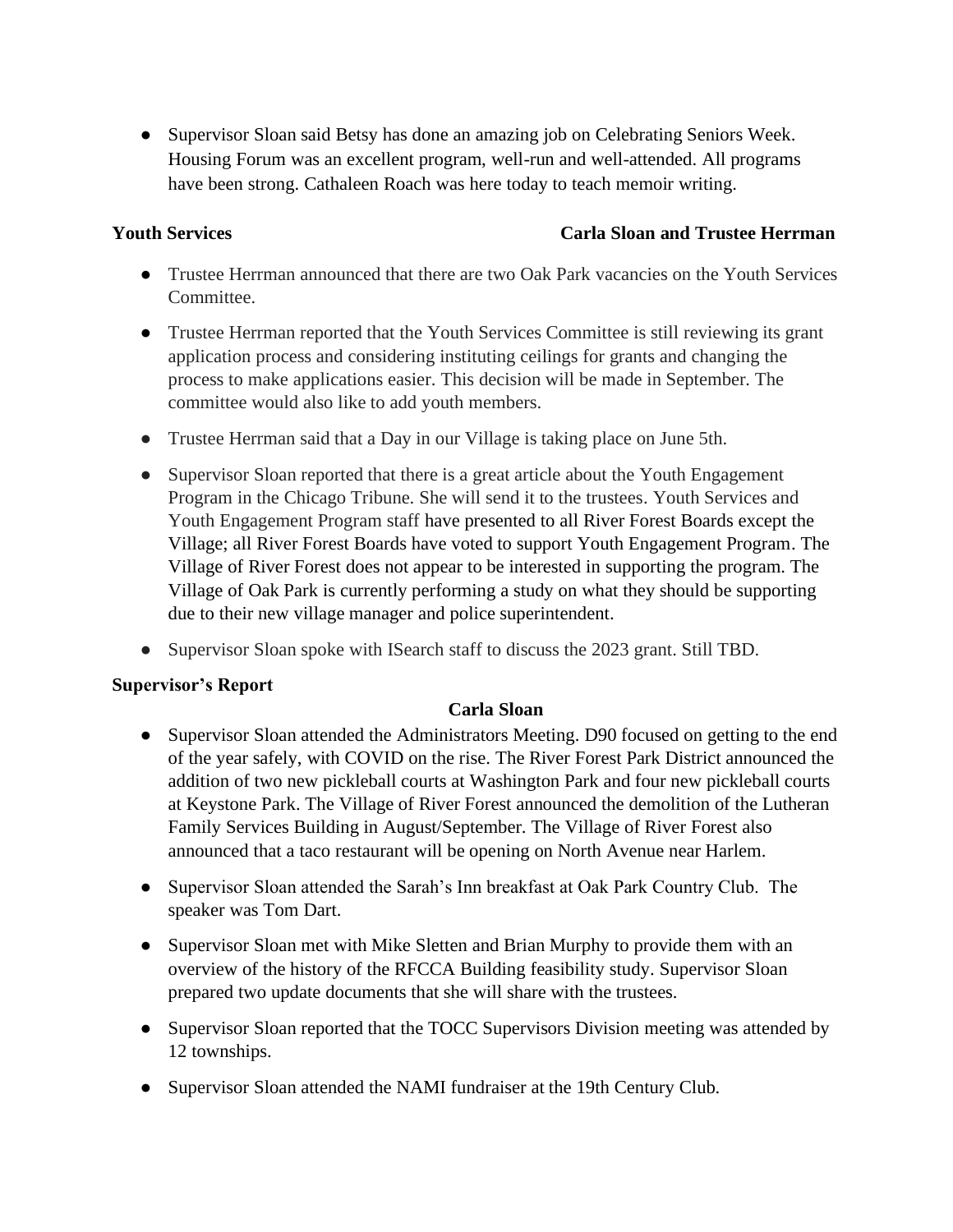### **Approval of Bills**

● A motion was made by Trustee Connolly and seconded by Trustee Strom to approve River Forest Township Operating Fund bills as of May 31, 2022 in the amount of \$26,645.05.

Roll was called. Ayes: Trustees Herrman, Strom, Taubman, Connolly and Supervisor Sloan. Nays: None. The motion passed unanimously.

### **Unfinished Business**

- Vanessa Druckman provided an update of the website redesign. Hutchinson Associates delivered mock ups of the home page, the mental health page, and of the minutes, agendas and budgets pages. The website look and feel is beginning to come together and we are getting a sense of the design elements available. Vanessa Druckman provided Hutchinson Associates with the final copy for the home page. Supervisor Sloan, Trustee Strom, and Vanessa Druckman will be meeting next week to finalize the copy for the Mental Health page and the Meetings and Financials page before submitting it to Hutchinson Associates.
- Supervisor Sloan reported that a discussion on our Mission and Vision is postponed to our June meeting.
- Supervisor Sloan shared the 2023 Prevention Services IGA with updated proposed funding chart with a couple of changes from our last meeting.

A motion was made by Trustee Strom and seconded by Trustee Herrman to approve FY 2023 and FY 2024 Prevention Services IGA in the amount of \$10,000.

Roll was called. Ayes: Trustees Herrman, Strom, Taubman, Connolly and Supervisor Sloan. Nays: None. The motion passed unanimously.

### **New Business**

• Supervisor Sloan provided an overview of the proposed FY2023 budget.

|           | $\circ$ Town Fund:           | \$736,502 |
|-----------|------------------------------|-----------|
| $\bigcap$ | RFCCA:                       | \$72,555  |
| $\cap$    | General Assistance: \$19,000 |           |
|           | $\circ$ Total:               | \$828,057 |